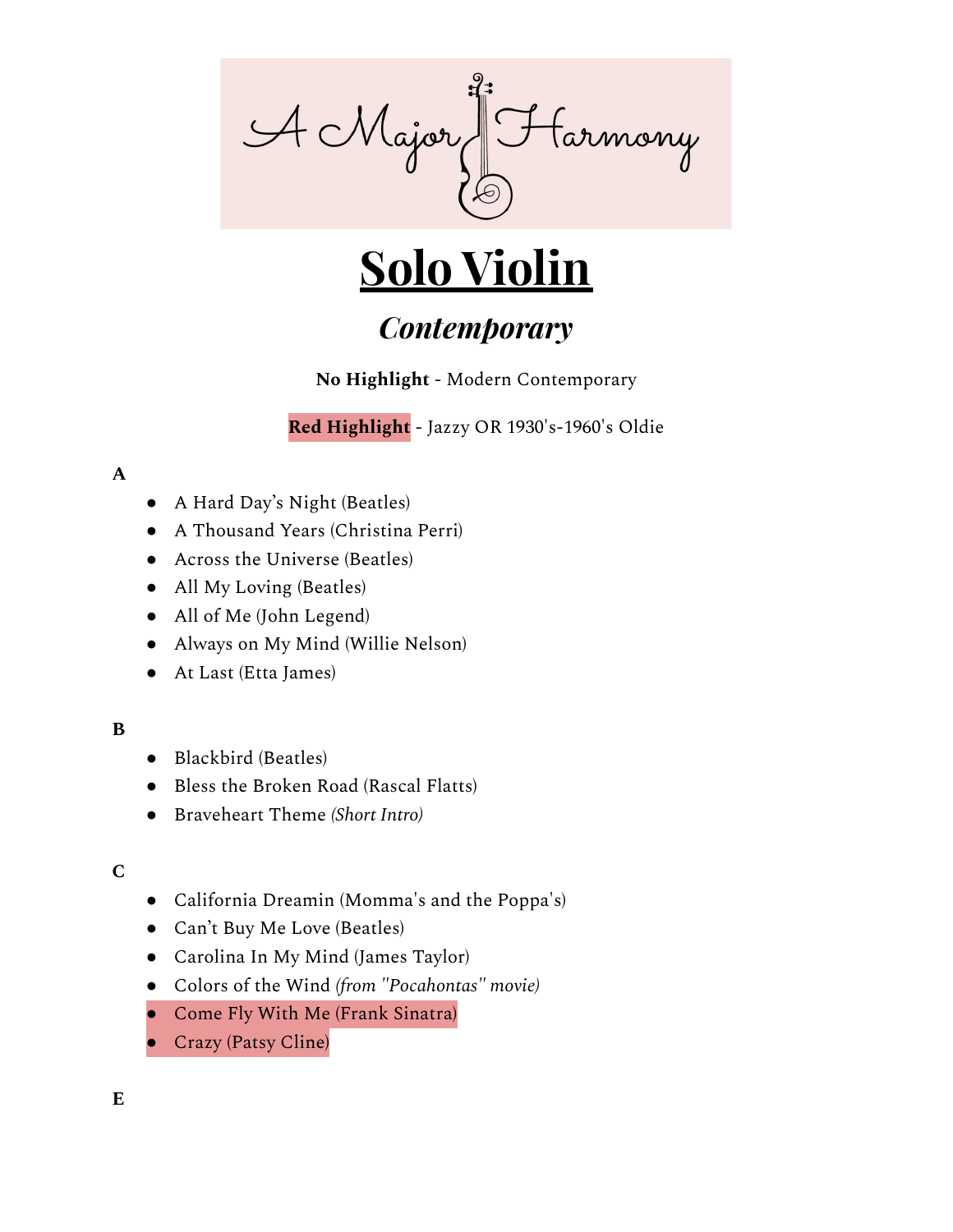A Major J Farmony

- Eight Days a Week (Beatles)
- Eleanor Rigby (Beatles)

# ● Embraceable You (Gershwin)

- Easy on Me (Adele)
- Every Breath You Take (The Police)
- Everything (Michael Buble)
- Everything I Do, I Do it for You (Bryan Adams)

### **F**

- Faithfully (Journey)
- Fields of Gold (Sting)
- Fly Me to the Moon (Sinatra)
- Forrest Gump theme song *(from "Forrest Gump" movie)*
- From This Moment (Shania Twain)

#### **G**

- Get Back (Beatles)
- Girl (Beatles)

# **H**

- Hallelujah (Leonard Cohen)
- Happy Together (The Turtles)
- Have I Told You Lately That I Love You (Rod Stewart)
- Heaven (Bryan Adams)
- Hello, Goodbye (Beatles)
- Help (Beatles)
- Here and Now (Luther Vandross)
- Here Comes the Sun (Beatles)
- Hey Jude (Beatles)
- How Do I Live Without You (LeAnne Rimes)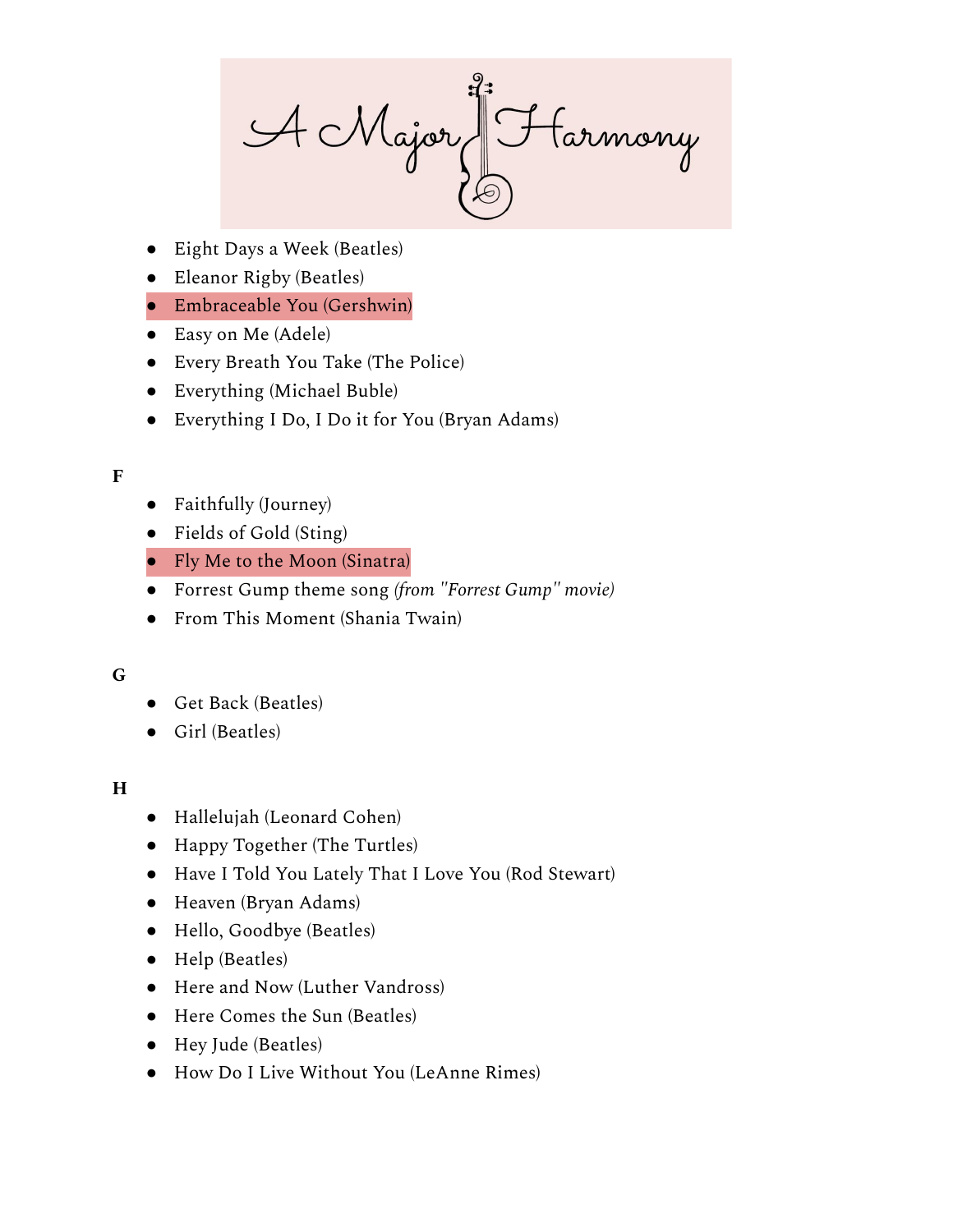A Major Harmony

# **I**

- I Can't Help Falling in Love (Elvis)
- I Don't Wanna Miss a Thing (Aerosmith)
- I Dreamed a Dream *(from "Les Miserables")*
- I Fall to Pieces (Patsy Cline)
- I Hope You Dance (Lee Ann Womack)
- I See the Light *(from "Tangled" movie)*
- I Swear (All 4 One)
- I Want To Hold Your Hand (Beatles)
- I Will Always Love You (Whitney Houston)
- I Won't Give Up (Jason Mraz)
- If I Fell (Beatles)
- I'll Stand By You (Pretenders)
- In My Life (Beatles)
- Indiana Jones ("Raiders of the Lost Ark" Theme Song)
- It Must Have Been Love (Roxette)

# **J**

● Just the Way You Are (Billy Joel)

#### **L**

- Let it Be (Beatles)
- Linus and Lucy theme song
- L.O.V.E. (Frank Sinatra)
- Loving You (Kenny G)
- Lucy in the Sky with Diamonds (The Beatles)

#### **M**

- Marry Me (Train)
- Memory of Mother
- Michelle (Beatles)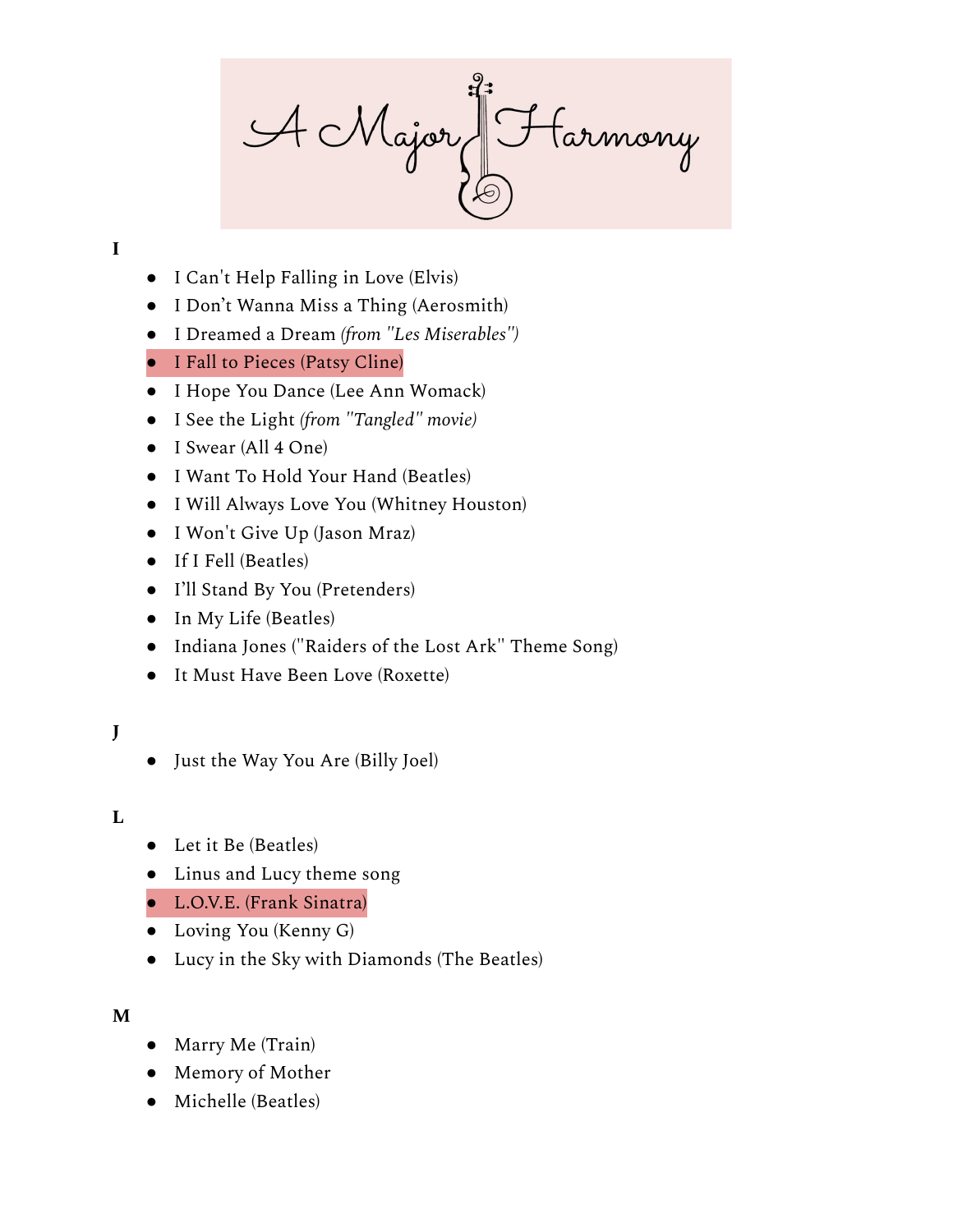A Major Harmony

- Moondance (Van Morrison)
- Moon River (written in 1961)
- My Girl (The Temptations)
- My Heart Will Go On (Celine Dion)

#### **N**

Norwegian Wood (Beatles)

### **R**

- Right Here Waiting (Richard Marx)
- River Runs in You (Lindsay Sterling)
- Rolling in the Deep (Adele)

#### **S**

- Skinny Love (Bon Iver)
- Sleepwalk (Santo Farina)
- Someone Like You (Adele)
- Somewhere in Time (John Barry)
- Somewhere Over the Rainbow
- Sweetest Love (Robin Thicke)

#### **T**

- Take My Breath Away (Berlin)
- The Godfather theme song
- The Ludlows *(from "Legends of the Fall" movie)*
- The Power of Love (Celine Dion)
- The Prayer (Celine Dion)
- The Way You Look Tonight (Tony Bennett)
- The Wedding Song (Kenny G)
- The Wind Beneath my Wings (Bette Midler)
- Thinking Out Loud (Ed Sheeran)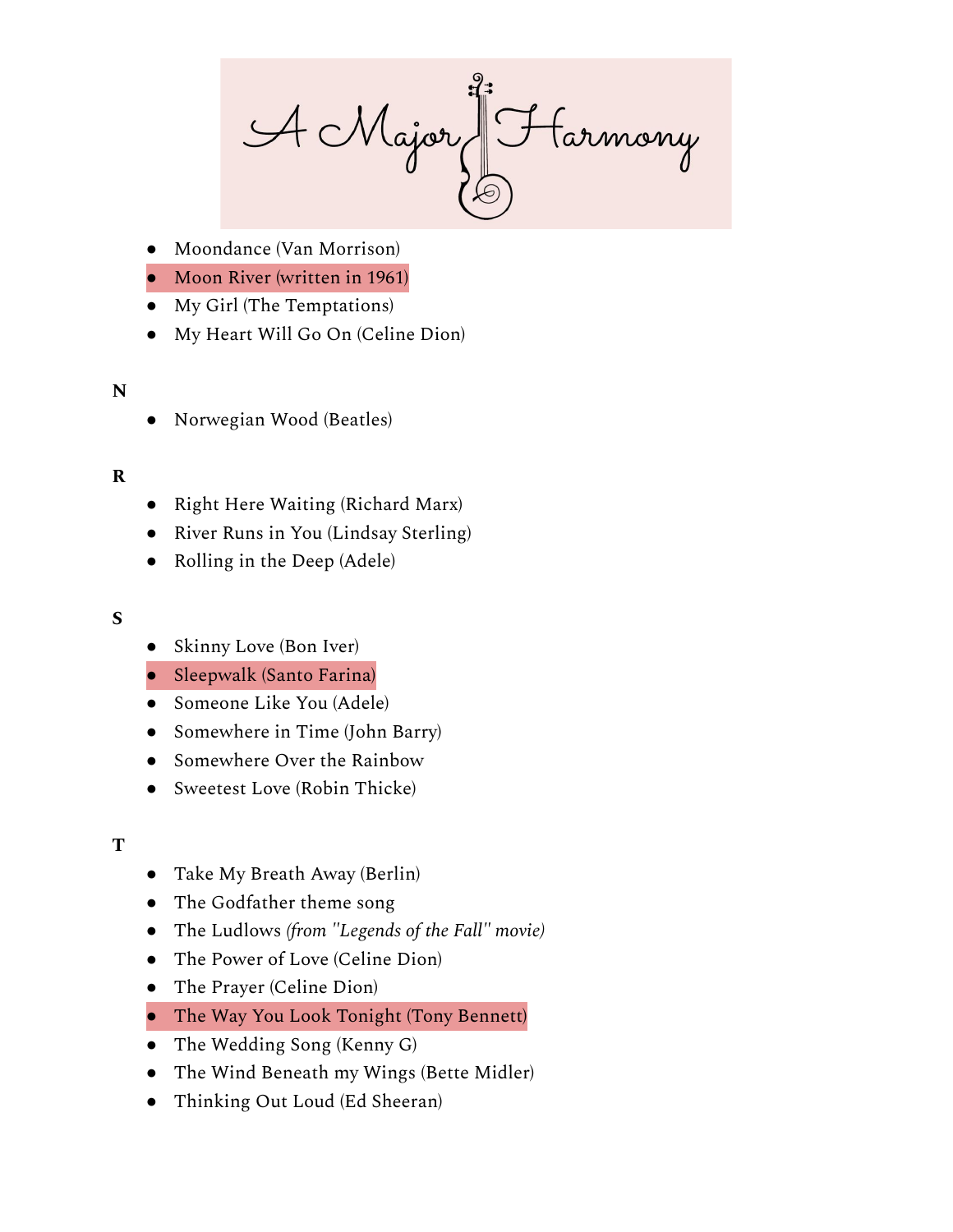A Major J Farmony

- This I Promise You (N'Sync)
- Ticket to Ride (Beatles)
- Till There Was You (Beatles)
- Time After Time (Introduced by Frank Sinatra)
- To Make You Feel My Love (Adele version)

### **U**

- Unchained Melody (Righteous Brothers)
- Unforgettable (Nat King Cole)

### **W**

- What a Wonderful World (Louis Armstrong)
- When a Man Loves a Woman (Michael Bolton)
- When I Fall in Love (Natalie Cole)
- When You Say Nothing At All (Alison Krauss)
- When You Wish Upon a Star
- With a Little Help From My Friends (Beatles)
- With or Without You (U2)
- Wonderful Tonight (Eric Clapton)
- Wouldn't It Be Nice (Beach Boys)

#### **Y**

- Yesterday (Beatles)
- You and I (Stevie Wonder)
- You Are So Beautiful (Joe Cocker)
- You Are the Reason (Calum Scott)
- You Are the Sunshine of My Life (Stevie Wonder)
- You Raise Me Up (Josh Groban)
- You Won't See Me (Beatles)
- Your Song (Elton John)